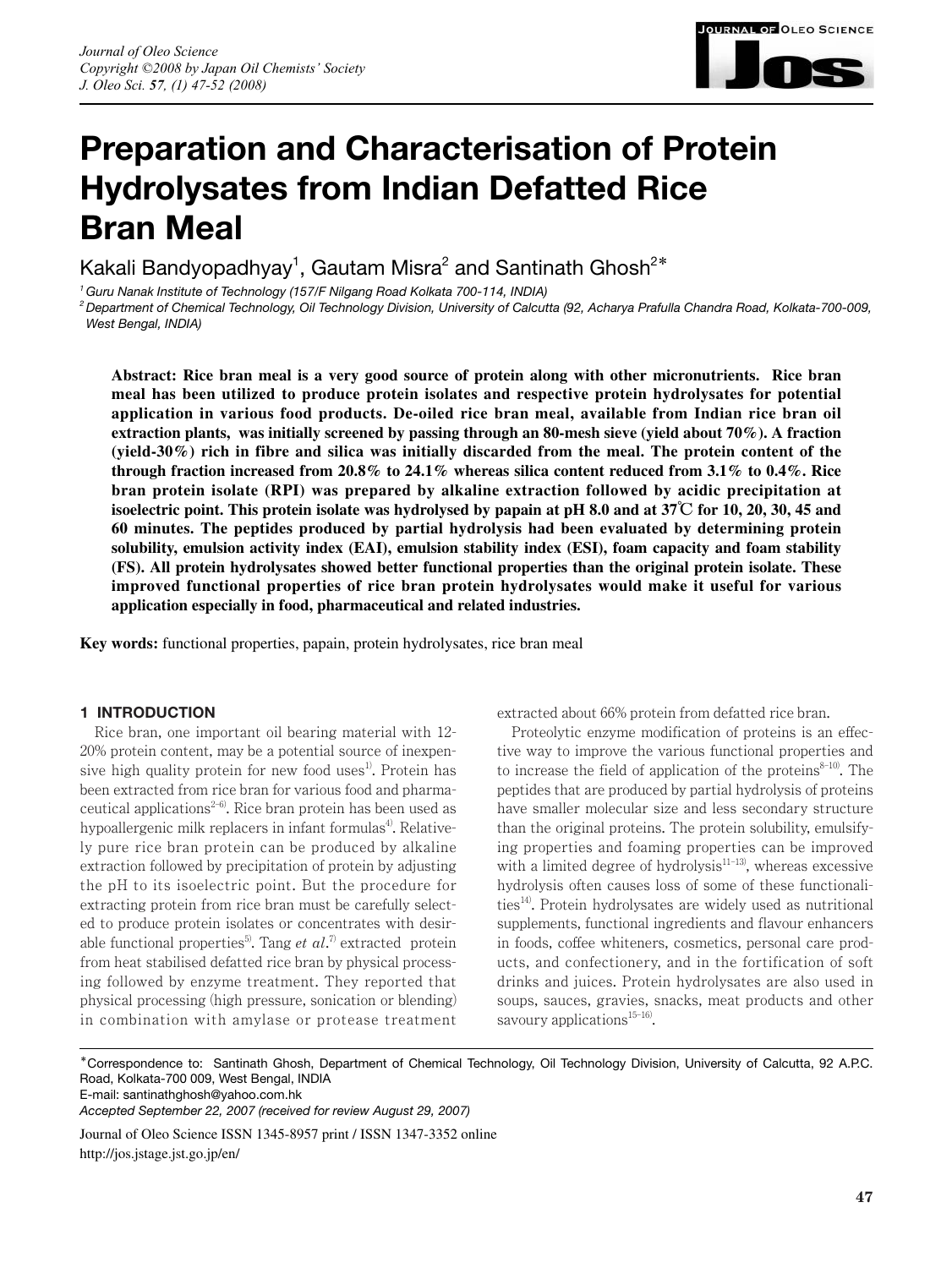In the present study, protein isolate was produced from defatted rice bran meal available in India. Protein hydrolysates, with variable degree of hydrolysis, were prepared from protein isolate by papain and characterized by their functional properties to determine the potential application of these hydrolysates in various food products.

# **2 MATERIALS AND METHODS**

# 2.1 Sample collection

Full-fat rice bran was obtained from Sethia Oils Ltd. (Burdwan, W.B., India). The de-oiled bran (meal) was prepared by solvent extraction in a soxhlet apparatus using hexane (food grade). After complete extraction the meal was desolventized in a vacuum oven at 60℃ and 4mm Hg for 4 h. The de-oiled meals were stored in desiccators and used for further experiment.

#### 2.2 Sieving of rice bran meal

Rice bran meal was screened to pass through an 80 mesh  $(1770 \text{-} \mu \text{m}$  openings) sieve. The fraction (through fraction), passing through the sieve was used as starting material for further study. Papain from papaya latex, having activity 100TU (6000NF) was purchased from Loba Chemie Pvt. Ltd., Mumbai, India, and was used for hydrolysis.

## 2.3 Preparation of rice bran protein isolate

Rice bran meal (through fraction) was mixed thoroughly with 10 times distilled water, pH of the medium was then adjusted to 10.0 and was stirred for 1 h at 50-55℃. The slurry was centrifuged at  $4000 \times g$  for 10 min. The pH of the supernatant liquid was further adjusted to 4.0 with 1N HCl and again stirred for 1 h at 50-55℃, centrifuged at  $8000 \times$ g for 20 min. The solid residue (rice bran protein isolate, RPI) thus obtained was collected and dried in a vacuum oven at 50℃ for 10 h.

## 2.4 Preparation of protein hydrolysates by papain

Five 10 g portions of respective rice bran protein isolates (RPI) were each dispersed in 200 ml of distilled water, adjusted to pH10.0 with 1.0 N NaOH, and incubated at 50℃ for 1 h with shaking. Each portion were then adjusted to pH8.0 and hydrolyzed with 0.1% (w/w) papain. The hydrolysis was carried out at 37℃ for 10, 20, 30, 45 and 60 min with constant shaking. The resulting hydrolysates (RPH10, RPH20, RPH30, RPH45 and RPH60 respectively) were adjusted to pH8.0 and the enzymes were rapidly inactivated by heating at 95℃ for 5 min. The hydrolysates were then freeze-dried and stored at 4℃ for further studies.

Total nitrogen was determined according to the Kjeldahl method. Crude protein content was estimated using a conversion factor of 6.25. Moisture, ash, crude fiber content,

protein dispersibility index (PDI), and nitrogen solubility index (NSI) were determined by using Official and Tentative Methods of AOCS<sup>17)</sup>. Silica content was determined by converting about 1 g of sample into ash in a muffle furnace at 700℃. Then the ash was taken in a platinum crucible and about 10 ml hydrofluoric acid was added and boiled gently in a heater with asbestos gauze. Gradually silica was removed by converting into volatile fluorosilicic acid. After complete volatilization the crucible was strongly heated directly in the heater for 5 min, the crucible was cooled in a desiccator and weighed. The silica content was calculated from the loss of the weight.

#### 2.5 Determination of protein solubility

To determine protein solubility at different pH, 20 mg of each protein sample was dispersed in 20 ml deionized water, adjusted to pH 3, 5, 7 and 9 with 0.1 N HCl or 0.1 N NaOH, magnetically stirred at ambient temperature for 30 min, and centrifuged at  $12100 \times g$  for 10 min. Protein contents were determined by the Lowry *et al*. 18). Method of protein assay with protein isolate as standard for which the protein content was determined by the Kjeldahl method $17$ ). Protein solubility was calculated as:

Solubility  $\left(\% \right) = \frac{\text{protein content in supernatant}}{\text{protein}}$ content in sample)  $\times$  100.

#### 2.6 Determination of emulsifying properties

Emulsifying properties were measured by the method of Pearce and Kinsella<sup>19</sup>. Pure corn oil (2 ml) and 6 ml of 0.1 % protein solution (pH- 8.0) were homogenized in a mechanical homogenizer at the highest setting for 1 min. 50  $\mu$ L portion of the emulsions were pipetted from the bottom of the container at 0 and 10 min after homogenization. Each portion was diluted with 5 ml of 0.1% SDS (sodium dodecyl sulphate) solution. Absorbance of these diluted solutions was measured at 500 nm with the aid of UV-VIS-Spectrophotometer (UV1601, SHIMADZU, Japan) against the appropriate blank. The absorbance measured immediately (A0) and 10 min (A10) after emulsion formation were used to calculate emulsifying activity index (EAI) and the emulsion stability index (ESI). EAI  $(m^2/g) = 2T$  [(A0  $\times$  dilution factor/ $(c \times \phi \times 10,000)$ ] where T = 2.303, dilution factor = 100,  $\phi$  = oil volume fraction of emulsion, c = weight of protein per unit volume of aqueous phase before the emulsion is formed.

ESI (min) =  $A0 \times \Delta t / \Delta A$ , where  $\Delta t = 10$  min and  $\Delta A = A0 - A10$ 

#### 2.7 Determination of foaming properties

Foaming properties in terms of foam capacity (FC) and foam stability (FS) were determined by the method of Okezie and  $\text{Bello}^{20}$ . It was expressed as percentage volume increase and calculated as shown below:

 $FC = (volume after whipping-volume before whipping)$ volume before whipping  $\times 100$ .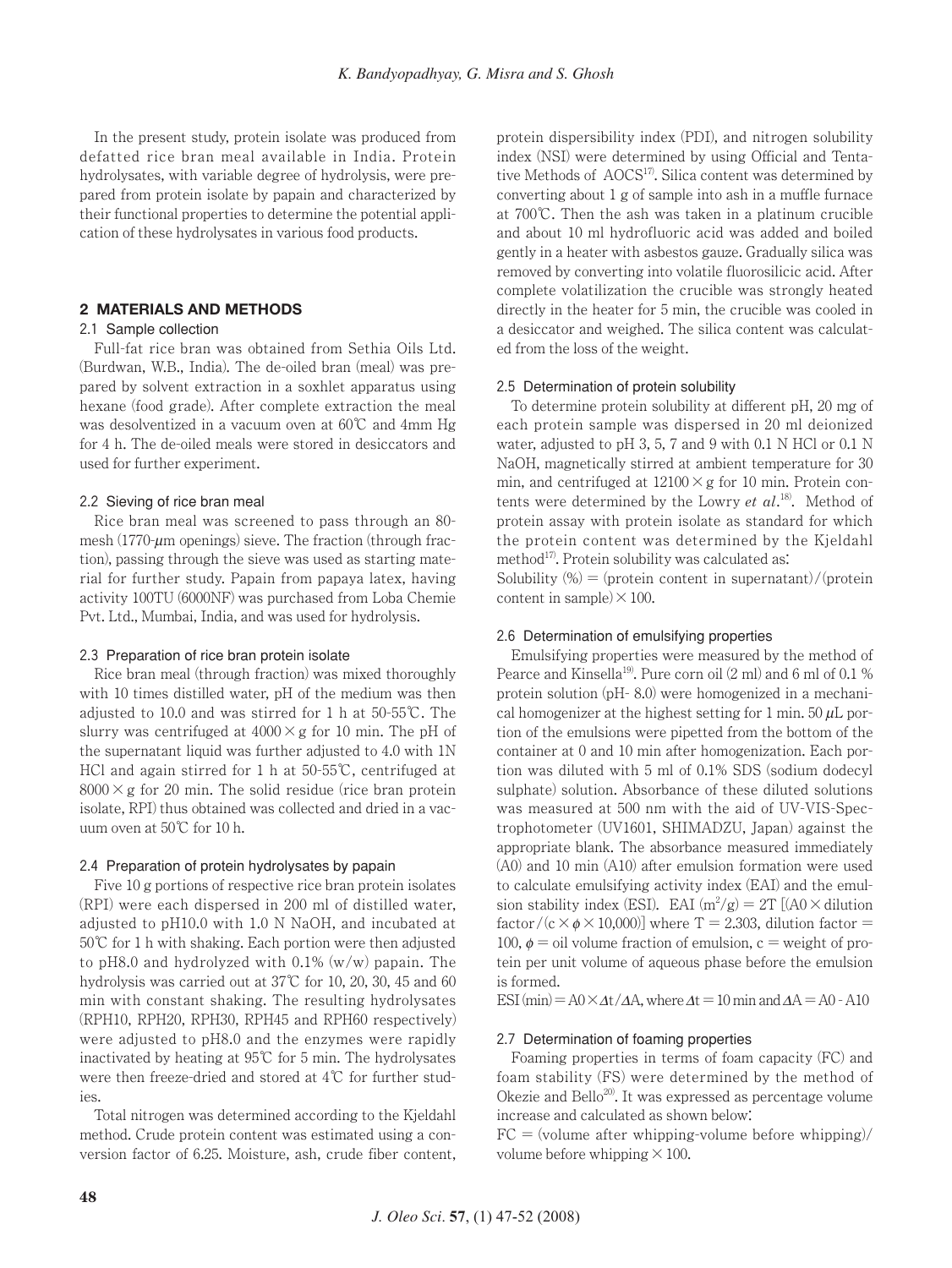FS was determined by measuring the foam height at 10, 30, 45 and 60 minutes. Both the FC and FS were determined at pH8.0 and at room temperature  $(31 \pm 2^{\circ}\text{C})$ .

# 2.8 Determination of degree of hydrolysis

Degree of hydrolysis, defined as the percentage of peptide bonds cleaved, was calculated by the determination of free amino groups by reaction with 2,4,6-trinitrobenzene sulphonic acid (TNBS) (Sigma Chemical Co., St. Louis, MO) according to the method of Alder-Nissen<sup>21)</sup>. 0.250 ml of a sample containing between  $0.25 \times 10^{-3}$  and  $2.5 \times 10^{-3}$  amino equiv/L, is mixed in a test tube with 2.0 ml of phosphate buffer at pH8.2. 2 ml of 0.1% TNBS solution was added and the test tube was shaken and placed in a water bath at 50  $\pm$  1°C for 60 min. During incubation the test tubes and the water bath must be covered with aluminium foil because the blank reaction is accelerated by exposure to light. After 60 min 4.0 ml of 0.1 (N) HCl was added to terminate the reaction, and the test tube was allowed to stand at room temperature for 30 min before the absorbance was read against water at 340 nm.

The total number of amino acid groups was determined in a 100% hydrolyzed sample at 110℃ for 24h in 6 (N) HCl (10 mg of sample in 4ml of HCl).

#### **3 RESULTS AND DISCUSSION**

The proximate composition of deoiled Indian rice bran meal and its two different fractions were shown in Table 1. Commercial rice brans in India were contaminated with rice husk during milling. To reduce the fibre, ash and silica, the rice bran meals were screened by 80-mesh sieve. A fraction (over fraction, yield 30%) rich in crude fibre, silica and ash was discarded. In the through fraction, the protein content increased from 20.8 to 24.1%, fibre content reduced from 16.7% to 13.9% and silica content was reduced from 3.1 to 0.4%. The quality of protein in terms of PDI and NSI

| <b>HOILL HILOUGH FLACHON OF KICE DIAIL MEAL.</b> |                |  |  |
|--------------------------------------------------|----------------|--|--|
| Properties                                       | Composition    |  |  |
| Protein $(\% )$                                  | $86.2 \pm 1.1$ |  |  |
| Crude fiber $(\% )$                              | $1.8 \pm 0.2$  |  |  |
| Ash $(\% )$                                      | $0.3 \pm 0.1$  |  |  |

 $0.03 \pm 0.01$ 

**Table 2** Characteristics of Rice Bran Protein Isolate Obtained from Through Fraction of Rice Bran Meal.

Values are mean  $\pm$  s.d., n=3

Silica (%)

values was also improved in through fraction. So, screening was essential to improve its quality in terms of protein content and solubility. This through fraction was used as starting material for further study.

Rice bran protein isolate (RPI) was produced from the through fraction. The chemical analysis of RPI were given in Table 2. Different undesirable components like crude fibre, ash and silica contents were very low in this protein isolate. Due to very high protein content, RPI fraction could be utilized in various food and pharmaceutical formulations.

Rice bran protein isolate was hydrolyzed with papain at 0.1% level and the entire product mixture was freeze dried to produce protein hydrolysate. Due to presence of 0.1% papain in the reaction mixture, its effect on the physical properties of the protein hydrolysates was negligible. Solubility of rice bran protein hydrolysates (prepared by using papain) at pH 3.0, 5.0, 7.0 and 9.0 from rice bran protein isolate was presented in Table 3. After hydrolysis the protein solubility at pH 7.0 was increased from 79.6% for control RPI to 83.6, 84.7, 86.2, 86.6 and 87.0% for RPH10, RPH20, RPH30, RPH45 and RPH60 respectively. The increased protein solubility could be due to smaller molecular peptides being produced by papain hydrolysis. Unfolding of protein molecule due to hydrolysis was also of the reason for its improved solubility. Improvement of protein solubility due

|                     | Obtained by Sieving. |                  |                |  |
|---------------------|----------------------|------------------|----------------|--|
| Characteristics     | Deoiled rice bran    | Through fraction | Over fraction  |  |
| Moisture $(\% )$    | $10.3 \pm 0.9$       | $11.0 \pm 0.8$   | $8.6 \pm 0.4$  |  |
| Protein $(\% )$     | $20.8 \pm 0.8$       | $24.1 \pm 1.0$   | $13.1 \pm 0.8$ |  |
| Crude fiber $(\% )$ | $16.7 \pm 0.6$       | $13.9 \pm 0.8$   | $23.2 \pm 0.7$ |  |
| Ash $(\% )$         | $14.9 \pm 0.9$       | $11.3 \pm 0.8$   | $21.8 \pm 0.8$ |  |
| Silica $(\% )$      | $3.1 \pm 0.3$        | $0.4 \pm 0.1$    | $9.3 \pm 0.6$  |  |
| <b>NSI</b>          | $19.6 \pm 0.9$       | $29.9 \pm 0.7$   | $17.1 \pm 0.7$ |  |
| <b>PDI</b>          | $30.0 \pm 0.8$       | $44.0 \pm 1.0$   | $29.0 \pm 0.8$ |  |

**Table 1** Characteristics of Deoiled Rice Bran Meal and Its Two Different Fractions Obtained by Sieving.

NSI: Nitrogen solubility index PDI: Protein dispersability index

Values are mean  $\pm$  s.d., n=3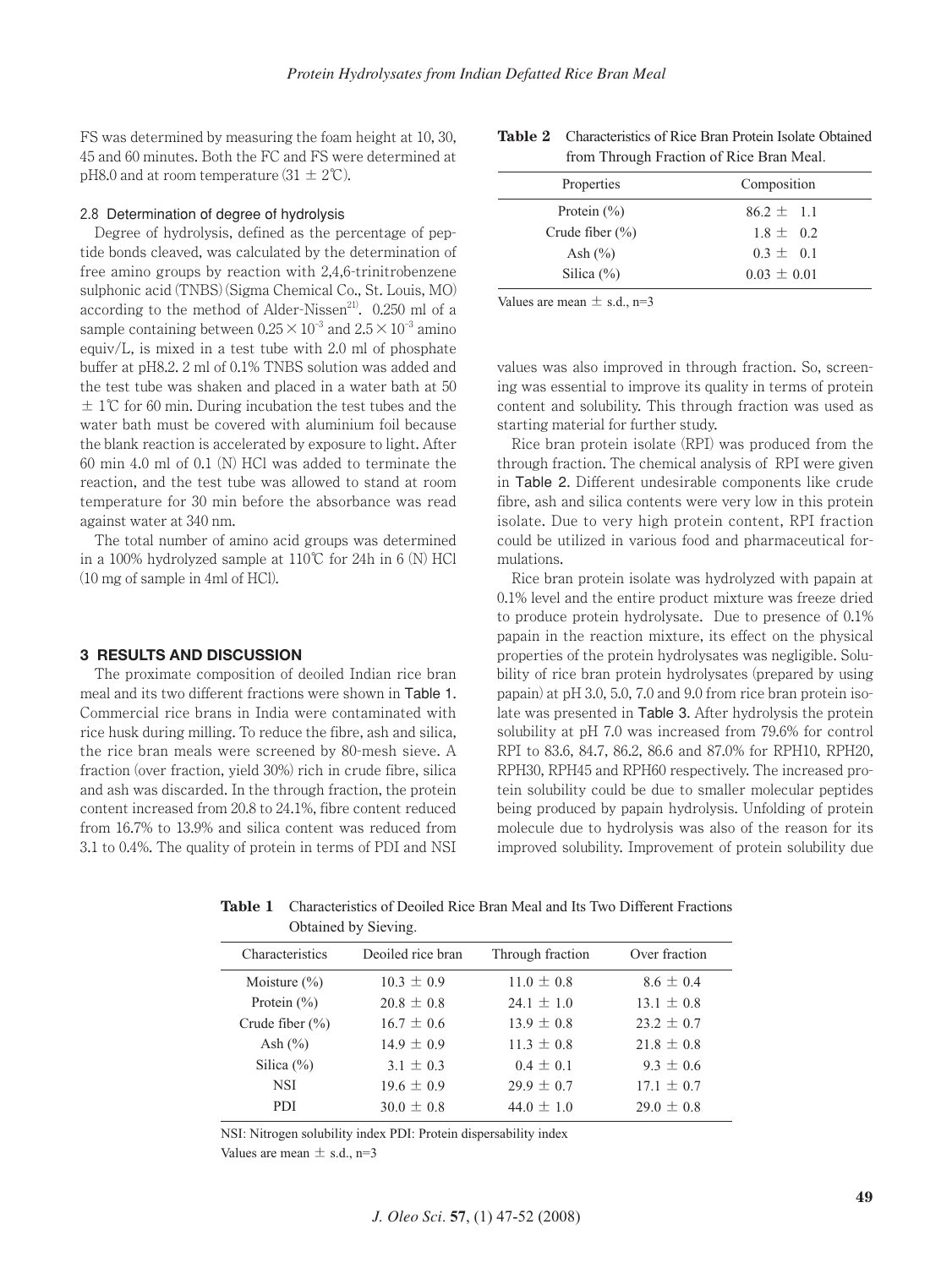| Using Papain.     |                                   |                |                |                |
|-------------------|-----------------------------------|----------------|----------------|----------------|
| Products          | Solubility $(\%)$ at different pH |                |                |                |
|                   | 9.0                               | 7.0            | 5.0            | 3.0            |
| <b>RPI</b>        | $84.5 \pm 0.9$                    | $79.6 \pm 0.8$ | 54.1 $\pm$ 0.7 | $28.5 \pm 0.6$ |
| RPH <sub>10</sub> | $86.3 \pm 0.8$                    | $83.6 + 0.8$   | 59.6 $\pm$ 0.9 | $29.8 \pm 0.7$ |
| RPH20             | $86.9 \pm 1.1$                    | $84.7 \pm 0.9$ | $60.1 \pm 0.8$ | $33.4 \pm 0.5$ |
| RPH <sub>30</sub> | $91.6 \pm 0.9$                    | $86.2 \pm 0.9$ | $60.3 \pm 0.7$ | $39.1 \pm 0.7$ |
| RPH <sub>45</sub> | $91.7 \pm 1.0$                    | $86.6 \pm 0.8$ | $61.1 \pm 0.8$ | 44.4 $\pm$ 0.6 |
| <b>RPH60</b>      | $94.8 \pm 0.8$                    | $87.0 \pm 0.7$ | $61.5 \pm 0.9$ | $44.9 \pm 0.6$ |

**Table 3** Solubility of Rice Bran Protein Isolate (RPI) and Different Protein Hydrolysates (RPH10, RPH20, RPH30, RPH45 & RPH60) Prepared by Using Papain.

RPI : Rice bran protein isolate

RPH10, RPH20, PRH30, RPH45, RPH60 are the rice bran protein hydrolysates produced at 10, 20, 30, 45 and 60 min hydrolysis respectively

Values are mean  $\pm$  s.d., n=3



**Fig. 1** Degree of Hydrolysis of Rice Bran Protein Hydrolysates (RPH10-RPH60) Prepared by Papain.

**Table 4** Emulsifying properties of Rice Bran Protein Isolate (RPI) and Different Protein Hydrolysates (RPH10, RPH20, RPH30, RPH45 & RPH60) Prepared by Papain.

| Products          | EAI $(m^2/g)$   | ESI (min)      |
|-------------------|-----------------|----------------|
| <b>RPI</b>        | $108.9 \pm 0.8$ | $36.9 \pm 0.7$ |
| RPH10             | $149.6 \pm 0.9$ | $46.9 \pm 0.6$ |
| RPH20             | $150.8 \pm 0.7$ | $47.3 \pm 0.8$ |
| RPH <sub>30</sub> | $156.9 \pm 0.8$ | $45.9 \pm 0.7$ |
| RPH <sub>45</sub> | $167.1 \pm 0.9$ | $46.9 \pm 0.9$ |
| <b>RPH60</b>      | $185.4 \pm 1.1$ | $48.0 \pm 0.8$ |
|                   |                 |                |

Values are mean  $\pm$  s.d., n=3

EAI-Emulsion activity index,

ESI-Emulsion stability index

to enzymatic hydrolysis of sesame protein was reported in our previous publication<sup>22)</sup>.

The degree of hydrolysis of different rice bran protein hydrolysates was given in Fig. 1. The degree of hydrolysis was measured by determining the free amino groups present in the mixture. The degree of hydrolysis increased steadily from 10 min to 60 min time period. The solubility of the protein hydrolysate also increased with the time of hydrolysis due to cleavage of the peptide bonds. The hydrolysis reaction was continued for 60 min just to get the peptides of reasonable size for optimum functional properties. Though the size of the peptides cannot be correlated with the degree of hydrolysis.

From Table 4 it was found that papain modification significantly improved the EAI of RPI from 108.9  $\mathrm{m}^2/\mathrm{g}$  to 149.6, 150.8, 156.9, 167.1 and 185.4  $\rm m^2/g$  for RPH<sub>10</sub>, RPH<sub>20</sub>,  $RPH_{30}$ ,  $RPH_{45}$  and  $RPH_{60}$  respectively. The EAI is mainly dependent on the diffusion of peptides at oil-water interfaces. Hydrolysates with high solubility and smaller molecular size should facilitate that diffusion and enhance the interaction between protein and lipid. Papain modification also significantly increased the ESI of RPI from 36.9 to 48.0 min for  $RPH_{60}$ .

Differences in foaming capacities (FC) among the samples were readily apparent from Table 5. Foam capacities were increased from 70.0 to 117.6, 120.2, 133.4, 140.6 and 151.2 % volume increase for  $RPH_{10}$ ,  $RPH_{20}$ ,  $RPH_{30}$ ,  $RPH_{45}$ and RPH<sub>60</sub> respectively. Hydrolyzed samples showed increased foam capacity over the controlled RPI, showed decreased foam stability. The trend of increased FC and decreased FS caused by enzymatic modification has also been reported by others<sup>23)</sup>. Here also like sesame protein hydrolysates the foam stability (FS) decreased with the increase in time of hydrolysis.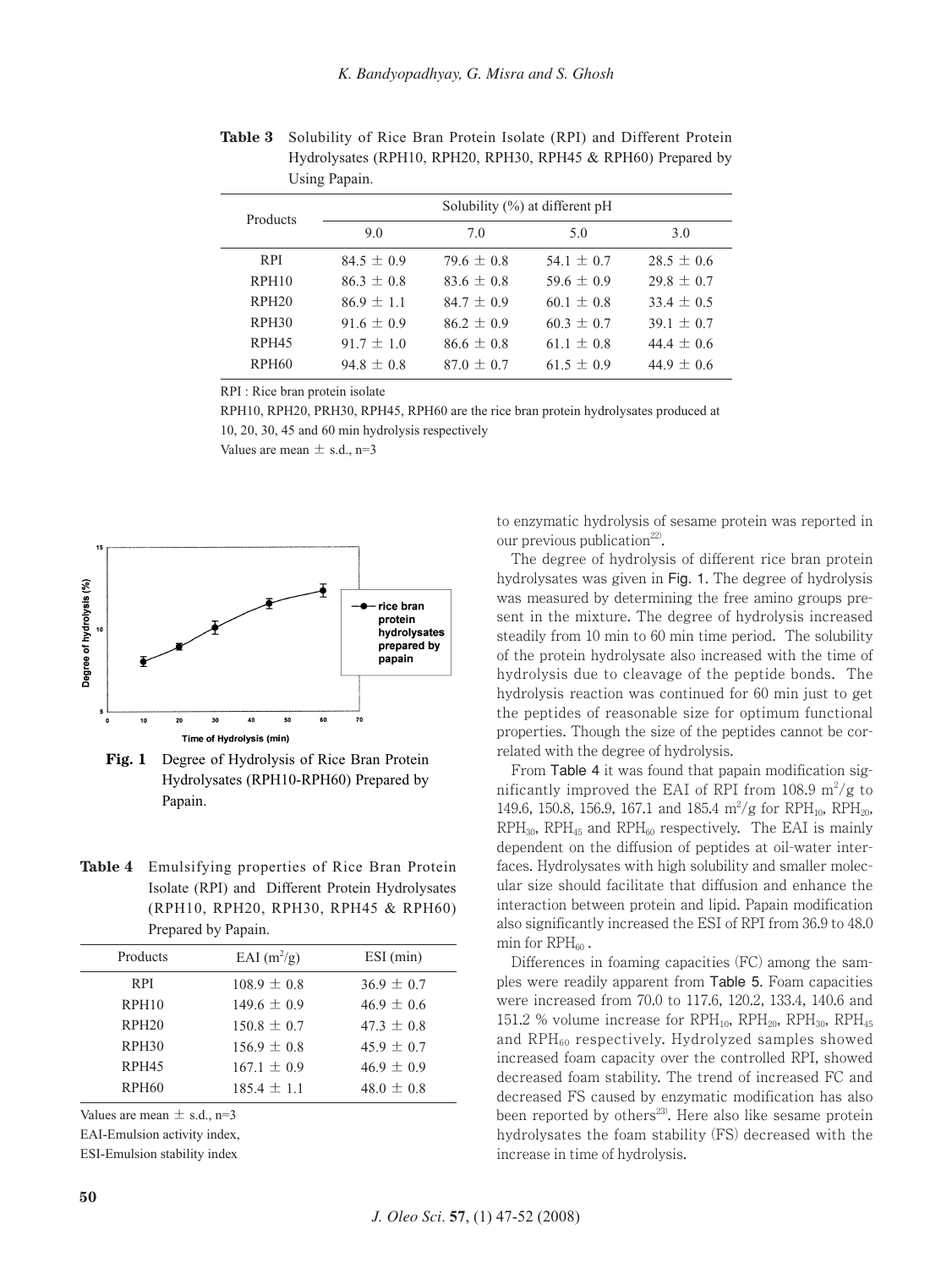| Products          | Volume<br>before<br>whipping (ml) | Volume after<br>whipping $(ml)$ | Foam capacity<br>$(\%)$ | Foam stability (FS), Volume (ml) at room temp. after different time |                  |                  |                  |
|-------------------|-----------------------------------|---------------------------------|-------------------------|---------------------------------------------------------------------|------------------|------------------|------------------|
|                   |                                   |                                 |                         | $10 \text{ min}$                                                    | $30 \text{ min}$ | $45 \text{ min}$ | $60 \text{ min}$ |
| <b>RPI</b>        | 50.0                              | $85.0 \pm 0.8$                  | $70.0 \pm 0.7$          | $71.0 \pm 0.4$                                                      | $65.0 \pm 0.7$   | $59.0 \pm 0.6$   | $56.0 \pm 0.4$   |
| RPH <sub>10</sub> | 50.0                              | $108.8 \pm 0.9$                 | $117.6 + 0.9$           | $68.0 \pm 0.5$                                                      | $60.0 \pm 0.6$   | 57.0 $\pm$ 0.6   | 54.0 $\pm$ 0.5   |
| RPH <sub>20</sub> | 50.0                              | $110.1 + 1.1$                   | $120.2 \pm 1.2$         | $67.0 \pm 0.6$                                                      | $60.0 \pm 0.8$   | 58.0 $\pm$ 0.7   | 54.0 $\pm$ 0.6   |
| RPH <sub>30</sub> | 50.0                              | $116.7 + 1.0$                   | $133.4 + 1.1$           | $65.0 + 0.8$                                                        | $59.0 \pm 0.5$   | $57.0 + 0.5$     | 53.0 $\pm$ 0.5   |
| RPH <sub>45</sub> | 50.0                              | $120.3 + 1.2$                   | $140.6 \pm 1.0$         | $63.0 \pm 0.7$                                                      | 57.0 $\pm$ 0.4   | $55.0 \pm 0.9$   | 52.0 $\pm$ 0.7   |
| RPH <sub>60</sub> | 50.0                              | $125.6 + 1.1$                   | $151.2 + 0.8$           | $60.0 \pm 0.6$                                                      | $55.0 \pm 0.8$   | 53.0 $\pm$ 0.6   | $52.0 \pm 0.8$   |

**Table 5** Foaming Properties of Rice Bran Protein Isolate (RPI) and Different Protein Hydrolysates (RPH10, RPH20, RPH30, RPH45 & RPH60) Prepared by Papain at pH8.0.

Values are mean  $\pm$  s.d., n=3

# **4 CONCLUSION**

Rice bran protein peptides produced by papain modification have high protein solubility and emulsifying property. As papain is the least expensive and FDA-approved vegetable-derived enzyme, the high-value protein hydrolysates prepared by papain can be used as value added ingredients in many food formulations. They are also suitable for a broad range of industrial food applications and also for cosmetic and personal care products.

## References

- 1. Saunders, R.M. The properties of rice bran as a foodstuff. *Cereal Foods World* 35, 632-636 (1990).
- 2. Anderson, A.K.; Guraya, H.S. Extractibility of protein in physically processed rice bran. *J*. *Am*. *Oil Chem*. *Soc*. 78, 969-972 (2001).
- 3. Ansharullah, J.; Hourigan, A.; Chesterman, C.F. Application of carbohydrases in extracting protein from rice bran. *J*. *Sci*. *Food Agric*. 74, 141-146 (1997).
- 4. Landers, P.S.; Hamaker, B.R. Antigenic properties of albumin, globulin, and concentrate fractions from rice bran. *Cereal Chem*. 71, 409-411 (1994).
- 5. Hamada, J.S. Characterization of protein fractions of rice bran to devise effective methods of protein solubilization. *Cereal Chem*. 74, 662-668 (1997).
- 6. Hamada, J.S. Characteristics of functional properties of rice bran proteins modified by commercial exoproteases and endoproteases. *J*. *Food Sci*. 65, 305-309  $(2000)$ .
- 7. Tang, S.; Hettiarachchy, N. S.; Shellhammer, T. H. Protein extraction from heat-stabilized defatted rice bran :1. Physical processing and enzyme treatment. *J*. *Agric*. *Food Chem*. 50, 7444-7448 (2002).
- 8. Panyam, D.; Kilara, A. Enhancing the functionality of food proteins by enzymatic modification. *Trends Food*

*Sci*. *Technol*. 7, 120-125 (1996).

- 9. Vioque, J.; Sanchez-Vioque, R.; Clemente, A.; Pedroche, J.; MILLAN, F. Partial hydrolyzed rape seed protein isolates with improved functional properties. *J*. *Am*. *Oil Chem*. *Soc*. 77, 447-450 (2000).
- 10. Wu, W.U.; Hettiarachchy, N.S.; Qi, M. Hydrophobicity, solubility, and emulsifying properties of soy protein peptides prepared by papain modification and ultrafiltration. *J*. *Am*. *Oil Chem*. *Soc*. 75, 845-850 (1998).
- 11. Chobert, J.M., Bertrand-Harb, C.; Nicolas, M.G. Solubility and emulsifying properties of caseins and whey proteins modified enzymatically by trypsin. *J*. *Agric*. *Food Chem*. 36, 883-892 (1988).
- 12. Kim, S.Y.; Park, P.S.W.; Rhee, K.C. Functional properties of proteolytic enzyme modified soy protein isolate. *J*. *Agric*. *Food Chem*. 38, 651-656 (1990).
- 13. Villaneuva, A.; Vioque, J.; Sanchez-Vioque, R.; Clemente, A.; Pedroche, J.; Bautista, J.; Millan, F. Peptide characteristics of sunflower protein hydrolysates. *J .Am*. *Oil Chem*. *Soc*. 76, 1455-1460 (1999).
- 14. Kuehler, C.A.; Stine, C.M. Effect of enzymatic hydrolysis on some functional properties of whey protein. *J*. *Food Sci*. 39, 379-382 (1974).
- 15. Giese, J. Proteins as ingredients: Types, functions, applications. *Food Technol*. 48, 50-60 (1994).
- 16. Weir, G.S.D. *Protein hydrolysates as flavourings in development in food protein* (Hudson, B.J.F., ed.). Elsevier. London, U.K. pp. 175-217 (1986).
- 17. *Official Methods and Recommended Practices of the American Oil Chemists' Society*, 4th ed., A.O.C.S. Champaign, IL, Methods Bc 5-49 (for ash), Ba 6-84 (fiber), Aa 5-91 (nitrogen), Ba 11-65 (NSI) (1991).
- 18. Lowry, O.; Rosebrough, N.J.; Farr, A.L.; Randall, R.J. Protein measurement with folin-phenol reagent. *J*. *Biol*. *Chem*. 193, 265 (1951).
- 19. Pearce, K.N.; Kinsella, J.E. Emulsifying properties of proteins: Evaluation of a turbidimetric technique. *J*.